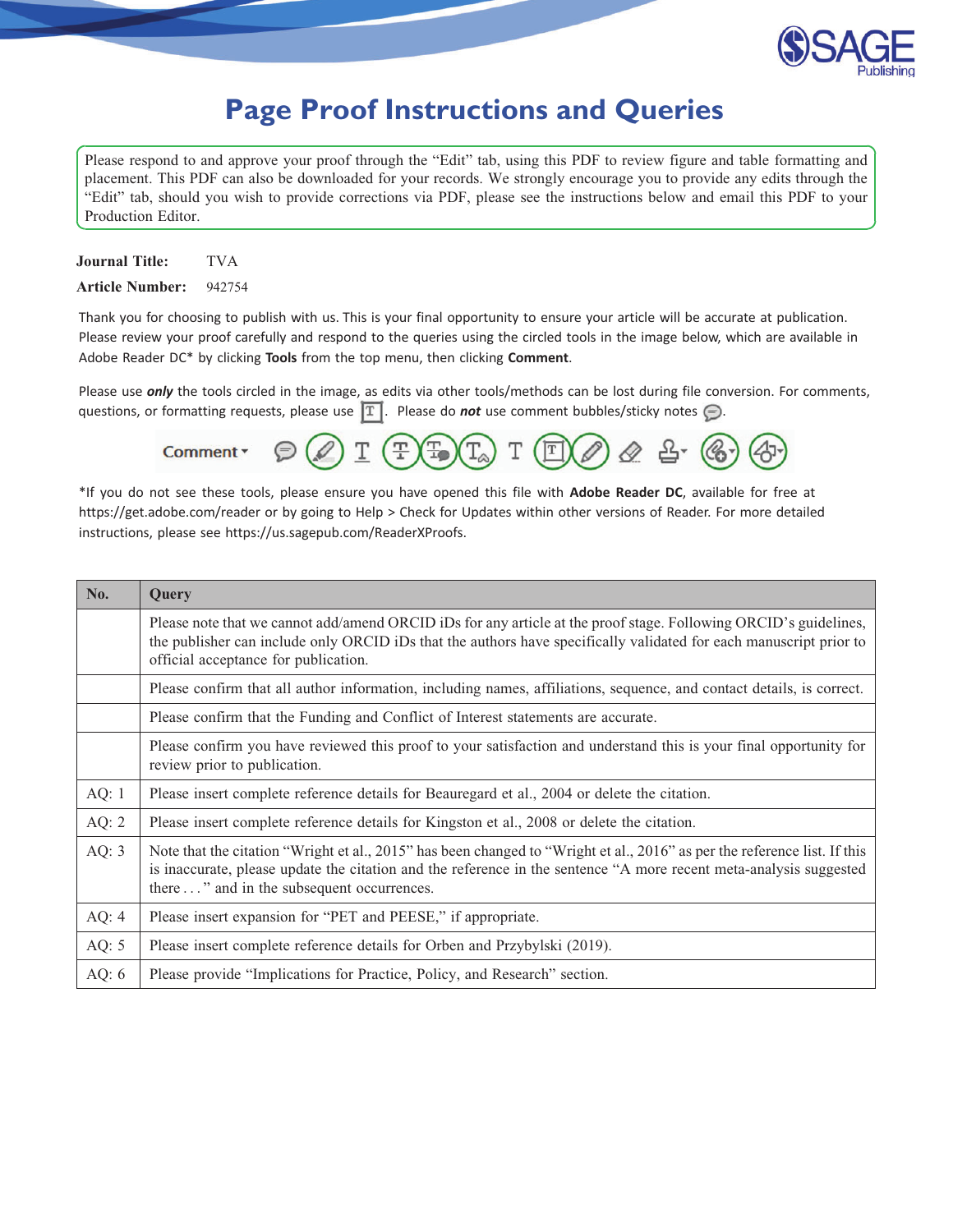# Pornography and Sexual Aggression: Can Meta-Analysis Find a Link?

1-10 © The Author(s) 2020 Article reuse guidelines: [sagepub.com/journals-permissions](https://sagepub.com/journals-permissions) [DOI: 10.1177/1524838020942754](https://doi.org/10.1177/1524838020942754) [journals.sagepub.com/home/tva](http://journals.sagepub.com/home/tva)

TRAUMA, VIOLENCE, & ABUSE



# Christopher J. Ferguson<sup>1</sup> and Richard D. Hartley<sup>2</sup>

#### Abstract

Whether pornography contributes to sexual aggression in real life has been the subject of dozens of studies over multiple decades. Nevertheless, scholars have not come to a consensus about whether effects are real. The current meta-analysis examined experimental, correlational, and population studies of the pornography/sexual aggression link dating back from the 1970s to the current time. Methodological weaknesses were very common in this field of research. Nonetheless, evidence did not suggest that nonviolent pornography was associated with sexual aggression. Evidence was particularly weak for longitudinal studies, suggesting an absence of long-term effects. Violent pornography was weakly correlated with sexual aggression, although the current evidence was unable to distinguish between a selection effect as compared to a socialization effect. Studies that employed more best practices tended to provide less evidence for relationships whereas studies with citation bias, an indication of researcher expectancy effects, tended to have higher effect sizes. Population studies suggested that increased availability of pornography is associated with reduced sexual aggression at the population level. More studies with improved practices and preregistration would be welcome.

#### Keywords

pornography, sexual aggression, rape, domestic violence

Research regarding the effects of pornography consumption on sexually aggressive or violent behavior has been extensive and controversial over the past 40 years since the U.S. Meese Commission reviewed the issue in the 1980s. Although many arguments have been made that consuming pornography increases sexually aggressive behavior of males toward females, the results from extant studies are not conclusive regarding these negative effects. Most industrial countries have experienced large declines in rape and sexual assault while the availability and ease of access to pornography has increased over the same time period (Ferguson & Hartley, 2009). The current study conducts a meta-analysis of 59 existing correlational, experimental, and population studies examining the influence of pornography on sexual aggression.

To date, dozens of research studies have examined the relationship between pornography consumption and aggressive behavior. Outcomes from these studies are mixed, yet those that find a relationship usually report small but statistically significant effects of pornography on aggressive behavior (Alexy et al., 2009; Burton et al., 2010) in mostly samples of male adolescent or college students (for two recent studies, see Dawson et al., 2019; Hagen et al., 2018). Other studies find no effects (Endrass et al., 2009; Hagan et al., 2018) or even inverse relationships (Diamond et al., 2011). Further still, some studies suggest the relationship is more complex, citing both mediators and moderators that reduce the strength of the effect of

pornography consumption on sexually aggressive behavior (Malamuth et al., 2000) or eliminate its influence altogether (Hagen et al., 2018; Kjellgren et al., 2009).

One issue of concern regarding the current corpus of research is how cross-study heterogeneity might be due to methodological issues influencing effect sizes. In other words, it is possible that methodological shortcomings can create "noise" resulting in false positive results in some studies or perhaps false negatives in others. False positive results can cause inflated effect sizes in meta-analyses, falsely boosting confidence in the existence of an effect in the population (for discussion in the similar realm of video game violence effects, see Drummond & Sauer, 2019). For instance, significant effect sizes might disappear after controlling for important theoretically relevant third variables, but meta-analyses that rely on bivariate effects may not properly control for these. Also, effect sizes may be artificially inflated by hypothesis guessing on the part of study participants, or researchers reanalyzing data to

#### Corresponding Author:

<sup>&</sup>lt;sup>1</sup> Department of Psychology, Stetson University, DeLand, FL, USA  $2$ University of Texas at San Antonio, TX, USA

Christopher J. Ferguson, Department of Psychology, Stetson University, 421 N. Woodland Blvd., DeLand, FL 32729, USA. Email: [cjferguson1111@aol.com](mailto:cjferguson1111@aol.com)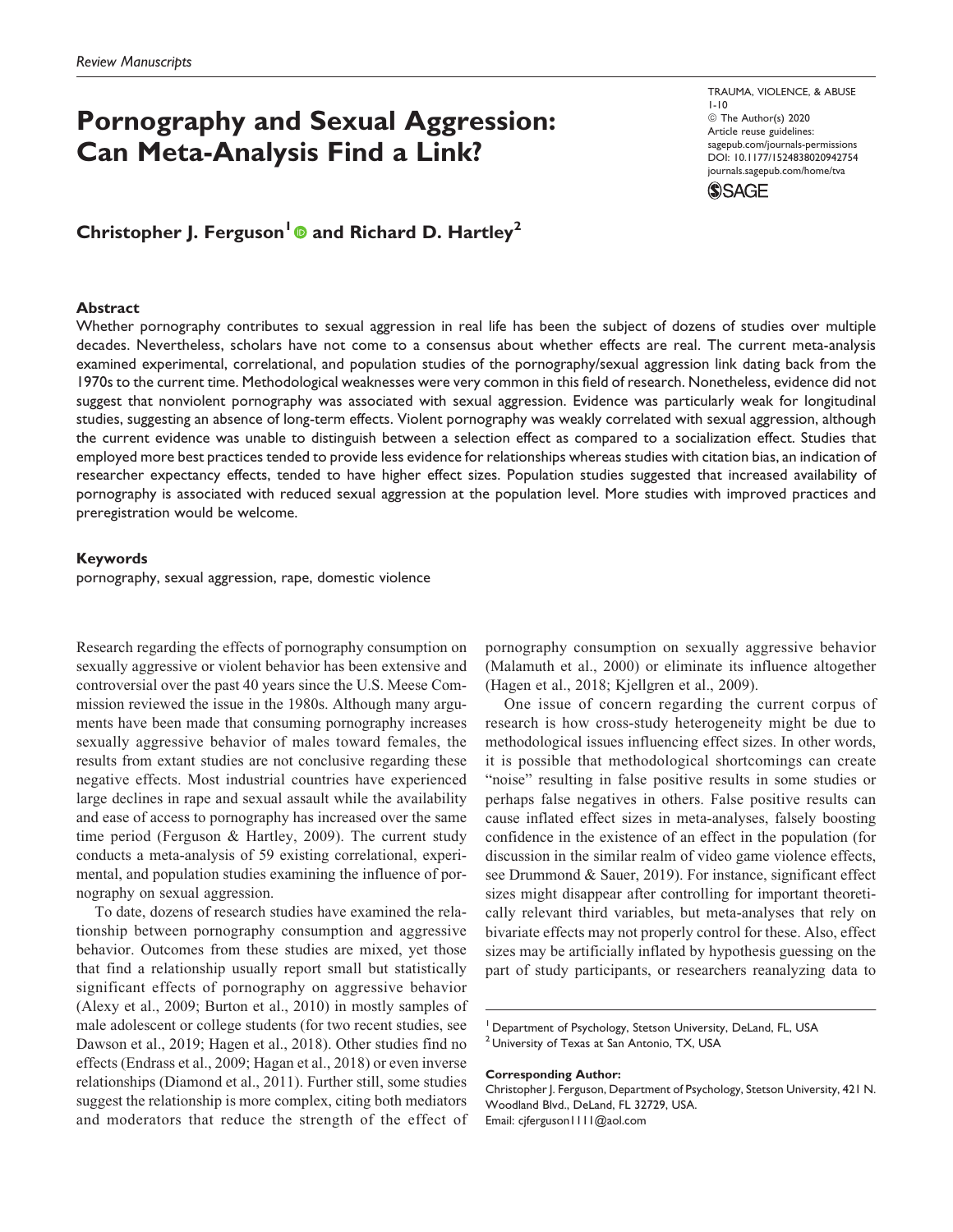<span id="page-2-0"></span>find results that best fit their hypotheses. Finally, some research has studied the effects in samples of sex offenders which also raises the issues of time-order specification in claims of causal relationships (Beauregard et al., 2004<sup>[\[AQ1\]](#page-0-0)</sup>; Kingston et al., 2008[\[AQ2\]](#page-0-0)).

There have been a few prior meta-analytic studies of the relationship between pornography consumption and aggressive behavior though it is unclear the degree to which they fully provide evidence for, or against, effects. The existing metaanalytic studies find that pornography consumption increases nonsexual aggression (Allen, D'Alessio, & Brezgel, 1995) in older laboratory studies (through 1985), though effects for aggressive sexual attitudes were mixed and controversial, particularly for nonexperimental studies (Allen et al., 1995; Hald et al., 2010). A more recent meta-analysis suggested there are small effects for the relationship between pornography use and actual sexual aggression (Wright et al., 2016<sup>[\[AQ3\]](#page-0-0)</sup>) in correlational and longitudinal studies. However, this meta-analysis was limited by including an atypical "correction" for measurement error which may have inflated effect sizes estimates, overreliance on bivariate correlations (as opposed to effect sizes that control for relevant third variables), and lack of consideration of how methodological issues might influence effect sizes. Thus, there are reasons to suspect that prior metaanalyses may have overestimated confidence in the existence of effects.

# Media Violence Research and the Extension to Pornography

Violence and aggression are not a uniquely American phenomenon, and media violence and its effects on aggressive behavior have been studied in both the United States and around the world for decades (Ferguson & Hartley, 2009). Violence as entertainment has also been the subject of controversy for a number of years, and much of the existing research on aggressive behavior has focused on media violence—television, movies, and video games—as a prominent causal mechanism in both adolescents and adults. Empirically speaking, however, most of the studies are lacking a strong link between violence in the media and aggression (Ferguson & Kilburn, 2009; Savage & Yancey, 2008). Although most pornography is not considered violent in nature, it has likewise garnered attention as a potential source for increased aggression, specifically in sexual assault perpetration on females by males (Ferguson & Hartley, 2009). A small percentage of pornography does depict assault and rape scenarios, but the majority is representative of mutually consenting adults engaged in sexual activity (Palys, 1986). Nonetheless, arguments are that pornography portrays females in submissive roles and increases negative attitudes toward women and therefore those who view it regularly have greater propensities to hold sexually aggressive attitudes and engage in sexually assaultive behavior (Richardson, 2018).

Over the past four decades, many studies have examined the effects of exposure to pornography and its effects on sexually aggressive attitudes and behaviors. The methodologies employed in these studies have generally explored the relationship via two forms. First, correlational studies provide analysis of participants' consumption of various levels of sexually explicit materials and their sexual attitudes and sexual behavior to include self-reported criminal sex offenses. Second, experimental research randomly assigns exposure to violent pornography, nonviolent pornography, and nonpornographic media and then administers questionnaires to participants measuring their attitudes (either toward females in general, or about sexually aggressive behavior) or provides opportunities to engage in minor aggression (e.g., providing mild electric shocks or immersing a hand in cold water) in a laboratory setting. Contemporary research has widened the context of the etiology of aggressive and violent behavior generally concluding that a number of other factors may be more important in explaining the aforementioned behaviors than pornography consumption. For example, other individual or personality traits such as hostile masculinity (Hunter et al., 2010), callousness (Abbey & McAuslan, 2004), and engagement in delinquent behavior (Espelage et al., 2015) have been shown to be determinants of sexual aggression, and that the effect sizes of these variables are much stronger than those for consumption of pornography (Vega & Malamuth, 2007).

A third group of studies considers relationships between pornography consumption and sexual violence at the population level (e.g., Diamond et al., 2011; Gentry, 1991). In such studies, changes in the population rate of sexual crimes are associated with changes in the availability of pornography, often due to changes in the law. Cross-nationally, most (though not all) such studies suggest that pornography consumption is correlated with reductions in sexual violence. However, such data are correlational in nature, and third variables at the societal level may also be responsible for these patterns.

Research on pornography has, in the past, been generally inconsistent and often critiqued on methodological grounds (e.g., Mould, 1988). For example, experimental studies of pornography often employed control media conditions that were a poor match for pornographic media, typically being dull, not featuring humans at all, or otherwise being poorly matched. Indeed, even in older studies, some scholars suggested that excitement, rather than sexual content per se, may have driven aggression (Zillman et al., 1974). Among survey studies, demand characteristics, single-responder bias, and common method variance all may contribute to small "noise"-level correlations that, particularly in large sample studies, may detect as "statistically significant" despite bearing no relevance to true effects in the population. Indeed, a recent review of survey studies of adolescents (Peter & Valkenburg, 2016) suggested that widespread methodological shortcomings and apparent researcher biases limited the degree to which the extant research could support the existence of causal effects.

Related to meta-analyses of such studies, individual study results are heterogeneous. Some studies even suggest that pornography may have positive effects such as being related to higher egalitarianism among porn consumers (Kohut et al., 2016). One weakness of meta-analysis is that meta-analysis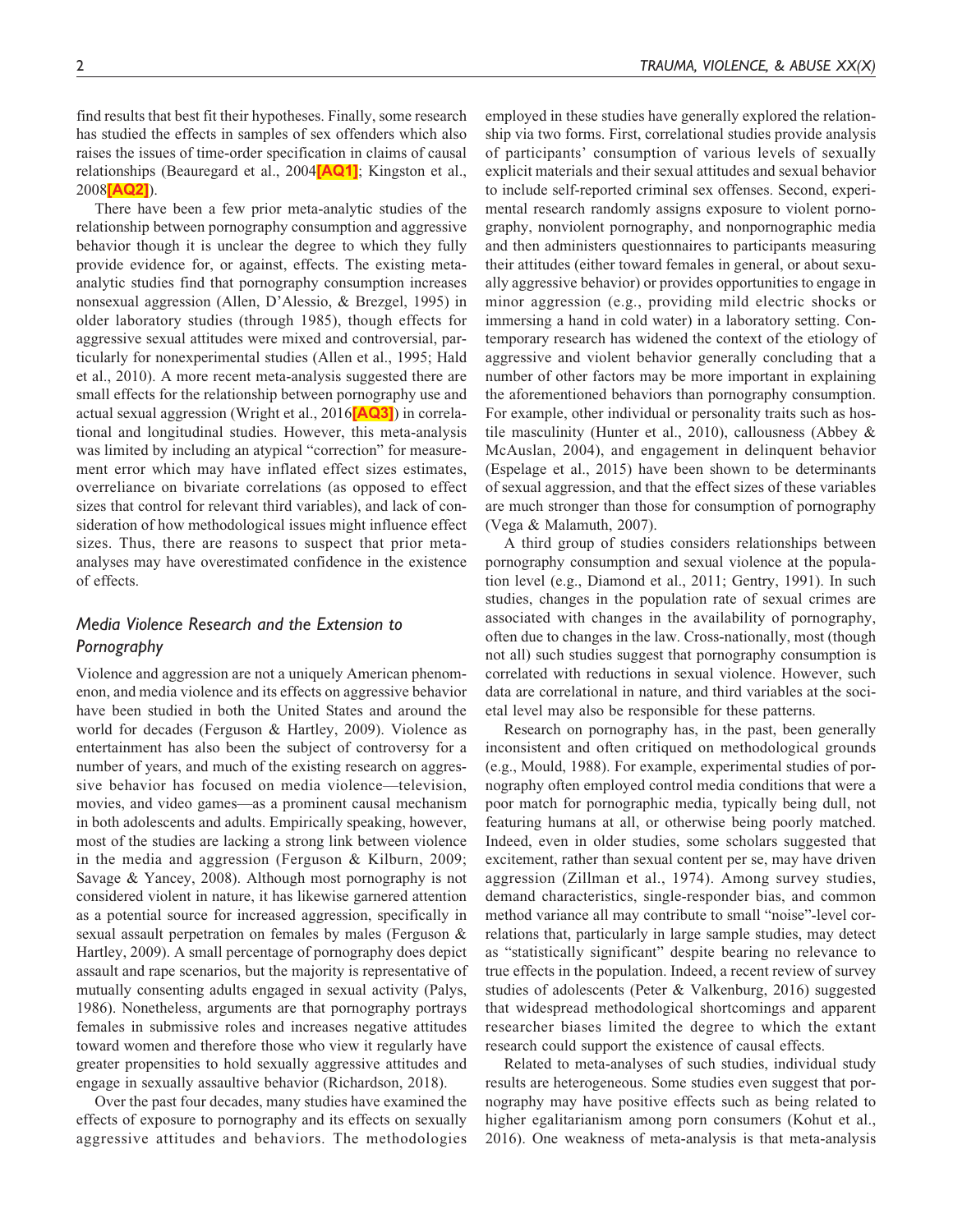<span id="page-3-0"></span>can artificially smooth over heterogeneity between studies, suggesting that the average effect size wins. This approach to meta-analysis is almost always biased in favor of the hypothesis and may artificially increase confidence in a hypothesis for which actual evidence is mixed. It can be more useful to explore, via meta-analysis, what methodological differences between studies account for variance in effect sizes, rather than assume that a weighted mean effect size is indicative of population effect sizes. This is particularly true when evidence suggests meta-analyses generally overestimate true effect sizes by a significant magnitude (Kvarven et al., 2019).

A second important factor to consider is that meta-analyses of correlational results have historically relied on bivariate correlations. This is because it is believed that bivariate correlations are more homogeneous than are controlled effect sizes such as standardized regression coefficients, which may include different controls between studies. However, current evidence suggests that bivariate correlations are, in fact, no more homogeneous than are standardized regression coefficients, and standardized regression coefficients are very suitable for use in meta-analysis (Furuya-Kanamori & Doi, 2016; Pratt et al., 2010; Savage & Yancey, 2008). Further, theoretical rationale suggests that bivariate correlations are unsuited for meta-analysis for many hypotheses. This is because relevant control third variables are considered theoretically necessary in many fields and failure to control for them will result in spuriously high effect sizes. Evidence from some pornography studies suggests this is an issue of considerable concern, with more carefully controlled studies being less likely to find evidence for pornography effects (e.g., Baer et al., 2015). Thus, considering controlled effects in correlational and longitudinal studies is likely superior than relying on bivariate effects.

# The Current Study

The current study consists of a meta-analytic review of the extant literature on pornography consumption on sexual aggression across experimental, correlational, and population studies. This analysis concerns itself specifically with behavioral outcomes rather than attitudinal outcomes. This metaanalysis improves upon previous analyses in several ways. First, it examines three types of studies, experimental, correlational, and population-level simultaneously. This may help elucidate broader patterns between studies that may help to understand relationships between pornography and sexual aggression. Second, the current meta-analysis considers methodological issues that may influence effect sizes. To our knowledge, this is the first meta-analysis to do so. Third, for correlational and longitudinal studies, this meta-analysis will focus on standardized regression coefficients. This may help to elucidate whether pornography retains any predictive validity once third variables have been controlled. Finally, to our knowledge, this is the first meta-analysis on the effects of pornography consumption and aggressive behavior that has been preregistered. The preregistration is available at [https://](https://osf.io/njvdy) [osf.io/njvdy](https://osf.io/njvdy)

# Method

#### Inclusion Criteria

To be included in the current meta-analysis, studies must have included a measure of pornography use, or experimental comparison of pornography with a control condition. Only behavioral outcomes related to aggression, violent assaults, or rape were considered. Attitudinal measures were not included. The studies also must have included enough information to calculate an effect size r. Specific selection of studies involved a search on PsycINFO and Medline using the terms "pornography" AND "aggress\* OR violen\* OR assault OR rape." This search yielded 63 studies. After removing studies which did not meet the inclusion criteria and duplicates, the result was 59 studies with 73 effect sizes included in the metaanalysis. For some studies, requests were made to author(s) for additional data that would allow for the calculation of effects sizes.

Other previous meta-analyses were also searched for relevant studies. In some cases, multiple studies have been undertaken utilizing the same data set. As these articles may have employed differing analytical methods, effect sizes can vary considerably between them. Between studies from the same data, preference was given to those which produced effect sizes with the maximum number of theoretically relevant controls.

# Analytic Strategy

Both authors extracted effect sizes from each article and interrater reliability was calculated. The results from the interrater reliability calculations demonstrate  $\alpha = .950$ . The main effect size are standardized regression coefficients  $(\beta s)$  which were calculated from the most conservative value (e.g., involving greatest number of theoretically relevant controls) available in each study if correlational/longitudinal or effects calculated from experimental results ( $F$  value,  $t$  test, etc.). Comprehensive meta-analysis (CMA) was used to calculate a random effects mean effect size. CMA is a user-friendly program that is able to calculate meta-analytic results from raw effect sizes, estimate publication bias, and conduct moderator and meta-regression analyses. With random effects meta-analyses, the true effect size is assumed to vary somewhat from study to study which could be due to study methods, population, or outcome. Shinyapps was also employed to generate data related to publication bias including basic funnel plot analysis, Trim and Fill, PET/PEESE, $[AQ4]$  p-curve, and r-index.

The funnel plot is a graphic representation of the correlation between effect size and sample size. When there is no publication bias (null studies are published as reliably as statistically significant studies), the funnel will be symmetrical and there will be no correlation between effect size and sample size. When there is publication bias (a preference is shown for statistically significant studies), a correlation emerges between effect size and sample size. This is because smaller studies require higher effect sizes to obtain statistical significance. Although sometimes visible by observing the funnel plot, some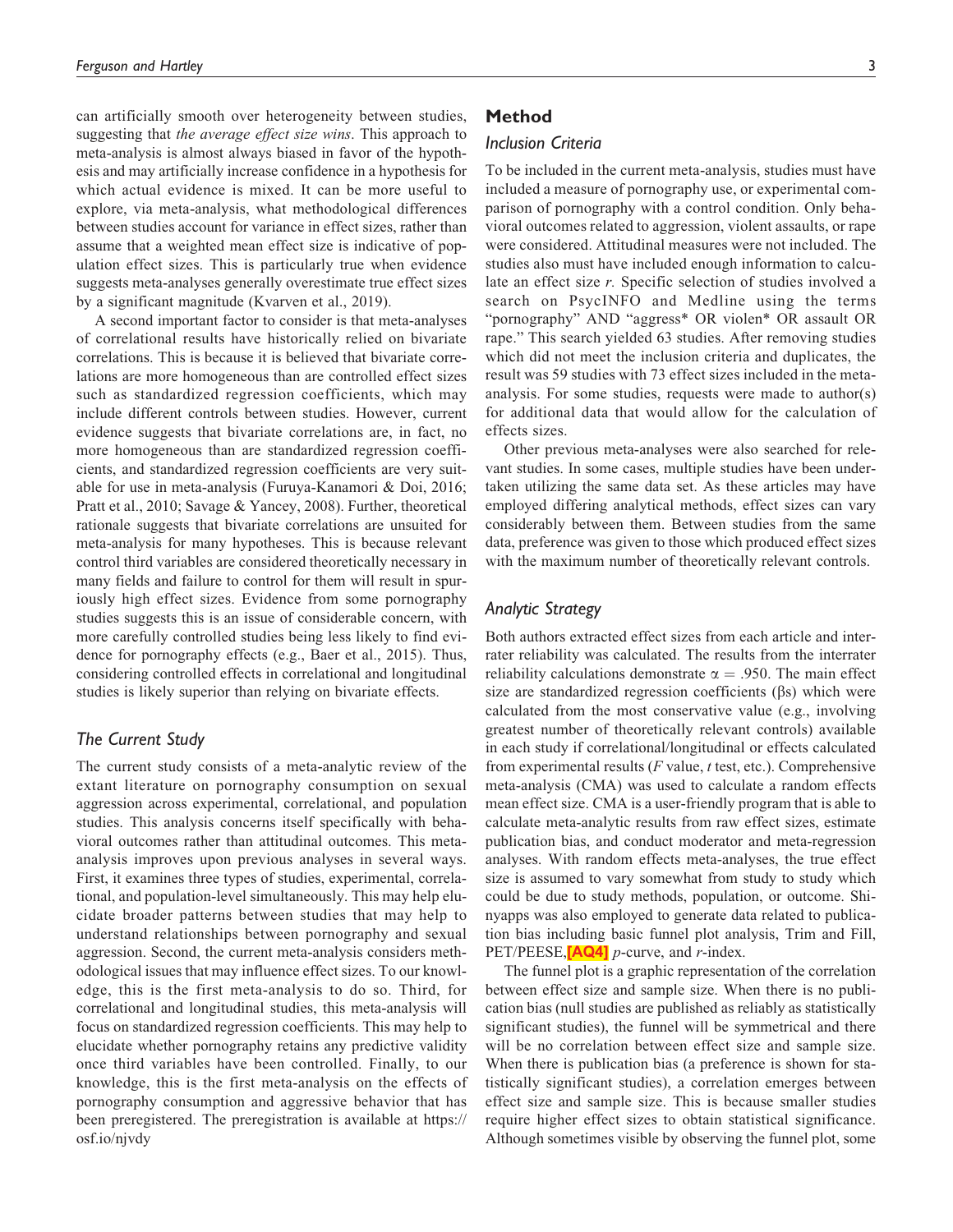<span id="page-4-0"></span>tests such as Egger's Regression specifically examine for this correlation. The Trim and Fill procedure likewise examines for a correlation between effect size and sample size and, from this, can impute likely missing studies, thereby providing a revised estimate of the more likely actual effect size in the population. PET/PEESE has some similarity to Trim and Fill, insofar as both allow for the imputation of missing studies, albeit PET/ PEESE can test for both linear and curvilinear relationships between effect size and sample size. Unfortunately, all such tests tend to be underpowered such that much publication bias is typically missed.

p-Curve and r-index are a little different in that they look for unexpectedly high proportions of "statistically significant" results given observed power, albeit in different ways. p-Curve analyses examine for a clustering of  $p$  values around .05 which may suggest p-hacking, or scholars massaging their data to get it over the threshold of statistical significance. r-Index, by contrast, looks for the degree to which published studies have a higher than expected proportion of statistically significant results given the observed power of such studies. Both tests essentially examine for the potential for questionable researcher practices that are converting nonsignificant results to significance. It is worth noting that all of these methods have high false negative rates, particularly among studies with high sample sizes and low effect sizes. Thus, these are best considered a canary in the coal mine for dangerous levels of publication bias rather than being able to rule out publication bias altogether.

Given that meta-analysis is a powerful analytic tool, almost all find "statistical significance." Nonetheless, many small effects may be statistical artifacts due to methodological issues such as demand characteristics or single responder bias. Consistent with recommendations of Orben and Przybylski (2019)[\[AQ5\]](#page-0-0), an effect size of  $r = .10$  will be considered the minimum for practical significance. Use of a minimal effect size for interpretation reduces the potential for overinterpretation for false positive results. Effect sizes below .10 are often false positives, explained mainly by methodological noise rather than real effects and, as such, have considerable potential for misinforming the research community about the strength of evidence in support of a hypothesis.

### Moderator Analysis

Moderator analyses are designed to test for study-level factors that may influence effect sizes. Particularly, when overall results suggest high degrees of between-study heterogeneity, moderator analyses can help to explore why some studies find different effects than do others. For instance, were the use of standardized aggression measures to result in effect sizes that were reliably different from studies which employed unstandardized measures, this practice could be said to be an important moderator of effect size.

Best practices analysis. We coded studies for utilizing current best practice standards to assess whether employing best practices made an impact on the reported effect sizes. Correlational studies were given credit (1 point each) for the following best practices: (1) using a standardized outcome measure for aggression or violence; (2) using a clinically validated measure of aggression (e.g., Child Behavior Checklist); (3) using more than one respondent (e.g., parent and child); (4) including distractor questionnaires to reduce demand characteristics; (5) controlled, at minimum mental health and family environment (and gender if not male only), for longitudinal studies, T1 aggression is controlled (and gender if involving both males and females); and (6) preregistration of analysis plan.

Experimental studies similarly were given credit (1 point each) for the following best practices: (1) using a standardized outcome measure for aggression, (2) using a clinically validated measure of aggression, (3) using a closely matched control condition differing only in pornographic content, (4) using distractor tasks to reduce demand characteristics, (5) queries for hypothesis guessing, and (6) preregistration of analysis plan. This process allowed for a final score ranging from 0 to 6 in either type of study that was used as a moderator variable to assess whether there is any influence on effect size for employing best practices.

These best practices are consistent with outlines for best practices in media effects and aggression research broadly (e.g., Savage, 2004). Preregistration, however, is a relatively new concept, though it has been argued as a critical component for media and aggression research as it reduces the potential for questionable researcher practices that can cause spurious or unreliable results (Przybylski & Weinstein, 2019).

Citation bias. The sample was also assessed for citation bias. If the literature review includes zero citations that conflict with the authors hypotheses, they were coded as having citation bias. So long as a paper acknowledged at least one research study or paper conflicting with the authors' hypotheses, they were not coded as having publication bias. Of the 59 studies, 23 were found to have citation bias issues (39%). In other fields, citation bias has been found to be associated with higher effect sizes, suggesting it is a good indicator of researcher expectancy effects and may help to estimate bias in meta-analytic results (Ferguson, 2015).

Alternatively, we might have considered a raw count of cited studies which supported or didn't support effects, perhaps creating a proportional index of neutrality ratioed by total number of citations. This would create a continuous variable for citation bias. This has intuitive appeal given that crediting a study as avoiding citation bias for only citing a single study is likely to underestimate the true extent of citation bias. However, fairly computing such a ratio appeared difficult. For instance, the proportion of null and significant studies published may vary over time. Very early studies (from the 1970s, say) might have few nonsignificant studies to choose from given early research tends often to artificially provide evidence for effects only to experience a decline effect (Gorman, 2017). As such, this would not fairly indicate citation bias. Further, the dichotomous method has been tested and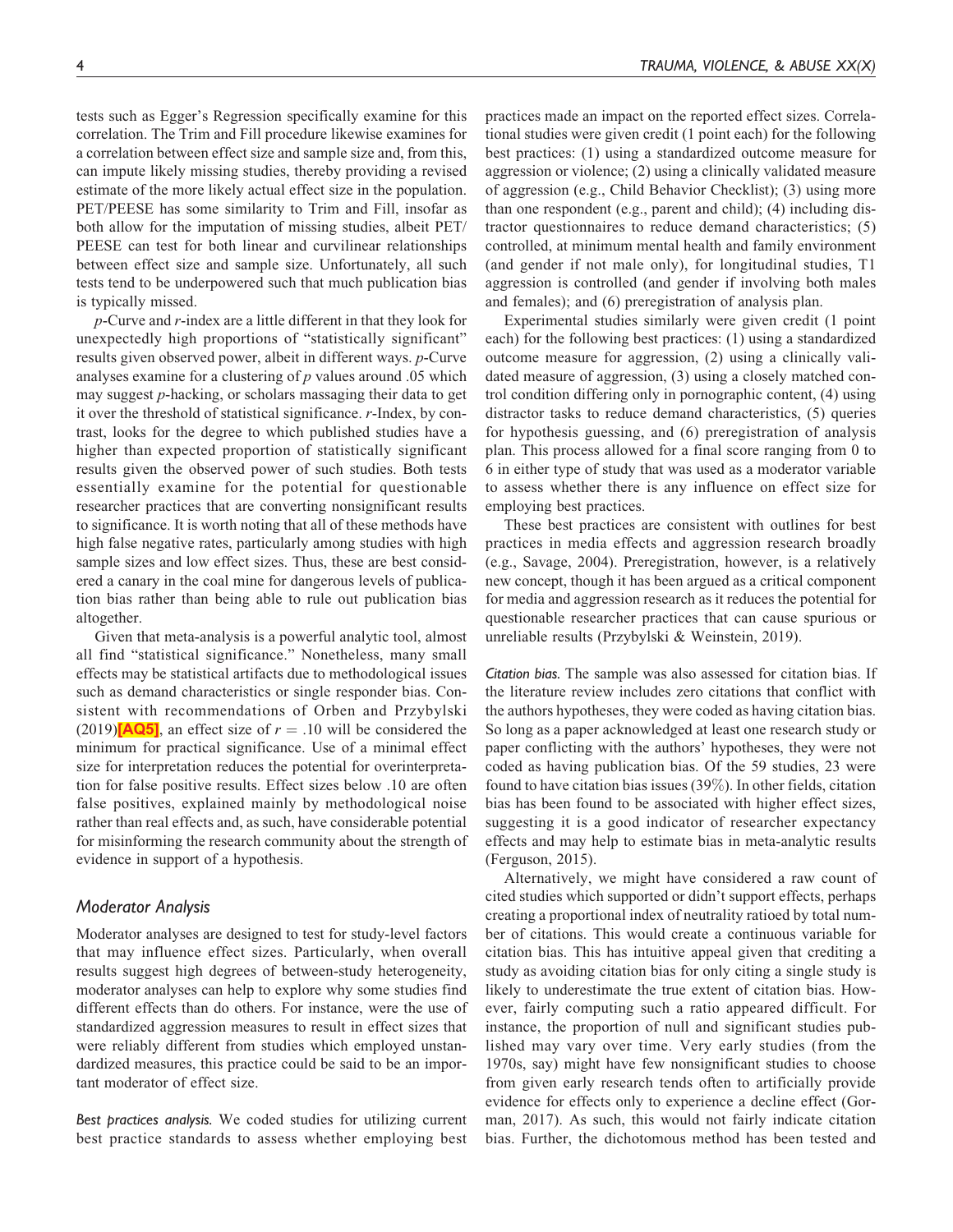| <b>Effect Sizes</b>    | k  | $r_{\perp}$ | $r_c$ | 95% CI        | <b>Homogeneity Test</b>         |      |        | Publication Bias? |
|------------------------|----|-------------|-------|---------------|---------------------------------|------|--------|-------------------|
| Nonviolent pornography |    |             |       |               |                                 |      |        |                   |
| Correlational          | 23 | .05         |       | $[-.00, .09]$ | $\chi^2(22) = 120.58, p < .001$ | 81.1 | .093   | No                |
| Longitudinal           | 9  | .05         |       | $[-.02, .13]$ | $\chi^2(8) = 70.62, p < .001$   | 88.7 | .109   | No                |
| Experimental           | 17 | .08         |       | [—.01, .19]   | $\chi^2(16) = 43.55, p < .001$  | 61.0 | . I 59 | No                |
| <b>Population</b>      | 6  | $-.53$      |       | $[-.86, .13]$ | $\chi^2(5) = 4,020.1, p < .001$ | 99.8 | .897   | No                |
| Violent pornography    |    |             |       |               |                                 |      |        |                   |
| Correlational          | 10 | . I 3       | .09   | [.09, .16]    | $\chi^2(9) = 23.60, p = .005$   | 61.9 | ا 04.  | Maybe             |
| Experimental           |    | .24         |       | $[-.10, .53]$ | $\chi^2(6) = 78.35, p < .001$   | 92.3 | .440   | No                |

Table 1. Meta-Analytic Results Pornography Use on Aggressive Behavior Across Study Types.

Note. The effect size  $r_c$  indicates the effect size corrected for publication bias where applicable.  $k=$  number of studies;  $r_+=$  pooled effect size estimate;  ${\it l}^2=$ heterogeneity statistic; publication bias  $=$  decision based on the tandem procedure.

successful in previous research (Ferguson, 2015), where as a ratio method has not. We recognize the potential merit to both approaches but have relied on the dichotomous approach for our current analysis.

Other moderator analyses. Other moderators were considered for this meta-analysis. These included the potential moderating effects of study year, gender, at-risk status, nonviolent versus violent porn, and age of the sample. Meta-regression was used for continuous moderator variables.

# **Results**

### Main Analyses

Main results are presented in Table 1. For nonviolent pornography, results generally did not suggest a relationship between nonviolent pornography use and sexual aggression across study types. Only the effect sizes for population studies was greater than the effect size cutoff for interpretation, and this result suggested an inverse relationship between pornography availability and sexual aggression at the societal level. However, variability between studies was very high and all effect size confidence intervals crossed the zero mark. This suggests that, taken together, results across study types suggest largely negligible effects for nonviolent pornography on sexual aggression.

For violent pornography, only correlational studies and experimental studies were available. Experimental studies demonstrate a mean effect size that was small but nontrivial. However, due to high variability between studies, the effect size confidence interval crossed zero. Thus, it is difficult to interpret these effect sizes as representative of a population mean effect size and the overall result was nonsignificant. For correlational studies, the effect sizes were very small, but the confidence interval did not cross zero. However, potential publication bias reduced the effect size below the level we used for interpretation.

# Moderator Analyses

Meta regression analyses. Several continuous variables were considered via meta-regression which tests the correlation

between the variable and effect sizes. For studies of nonviolent pornography, there was an inverse relationship between best practices and effect sizes ( $Z = -6.37$ ,  $p < .001$ ) though the relationship was nonsignificant for studies of violent porn. This indicates that better studies were related to lower effect sizes in regard to nonviolent pornography, suggesting potential inflation of effect sizes due to poorer practices.

Regarding age, age was inversely related to effect size for studies of nonviolent pornography ( $Z = -2.02$ ,  $p = .043$ ) although this was of only threshold significance. No moderating effect for age was found for violent pornography studies. It is worth nothing that many studies, particularly older experimental studies, did not report age. As such, this outcome was examined only for a subset of studies ( $k = 37$ ).

Regarding year of publication, year of publication was associated with effect size ( $Z = 3.91$ ,  $p < .001$ ) suggesting some increase in effect sizes in more recent studies of nonviolent pornography. No significant moderating effect was found for publication year for studies of violent pornography.

Categorical moderators. For studies of nonviolent pornography, effect sizes using random effects modeling were not found to be moderated by gender ( $Q = 0.23$ ,  $p = .972$ ) or publication status ( $Q = 0.25$ ,  $p = .621$ ). However, effects did differ by atrisk status with high-risk individuals showing greater effect sizes regarding nonviolent pornography ( $Q = 4.55$ ,  $p =$ .033). Effects also differed in regard to citation bias, with much higher effects ( $r = .101$ ) among studies with citation bias than those without  $(r = .010)$  which, in the latter case, were nonsignificant ( $Q = 6.07, p = .014$ ).

For studies of violent pornography, effect sizes using random effects modeling were not found to be moderated by gender ( $Q = 0.48$ ,  $p = .490$ ) or at-risk status ( $Q = 1.36$ ,  $p = .244$ ). However, publication status ( $Q = 5.27$ ,  $p = .022$ ) was a significant moderator, with dissertations ( $r = -.003$ ) showing far smaller effects than published studies ( $r = .189$ ). This may be one indication of publication bias in some of the violent pornography literature. Effects also differed in regard to citation bias, with much higher effects ( $r = .353$ ) among studies with citation bias than those without ( $r = .096$ ;  $Q = 16.42$ ,  $p < .001$ ).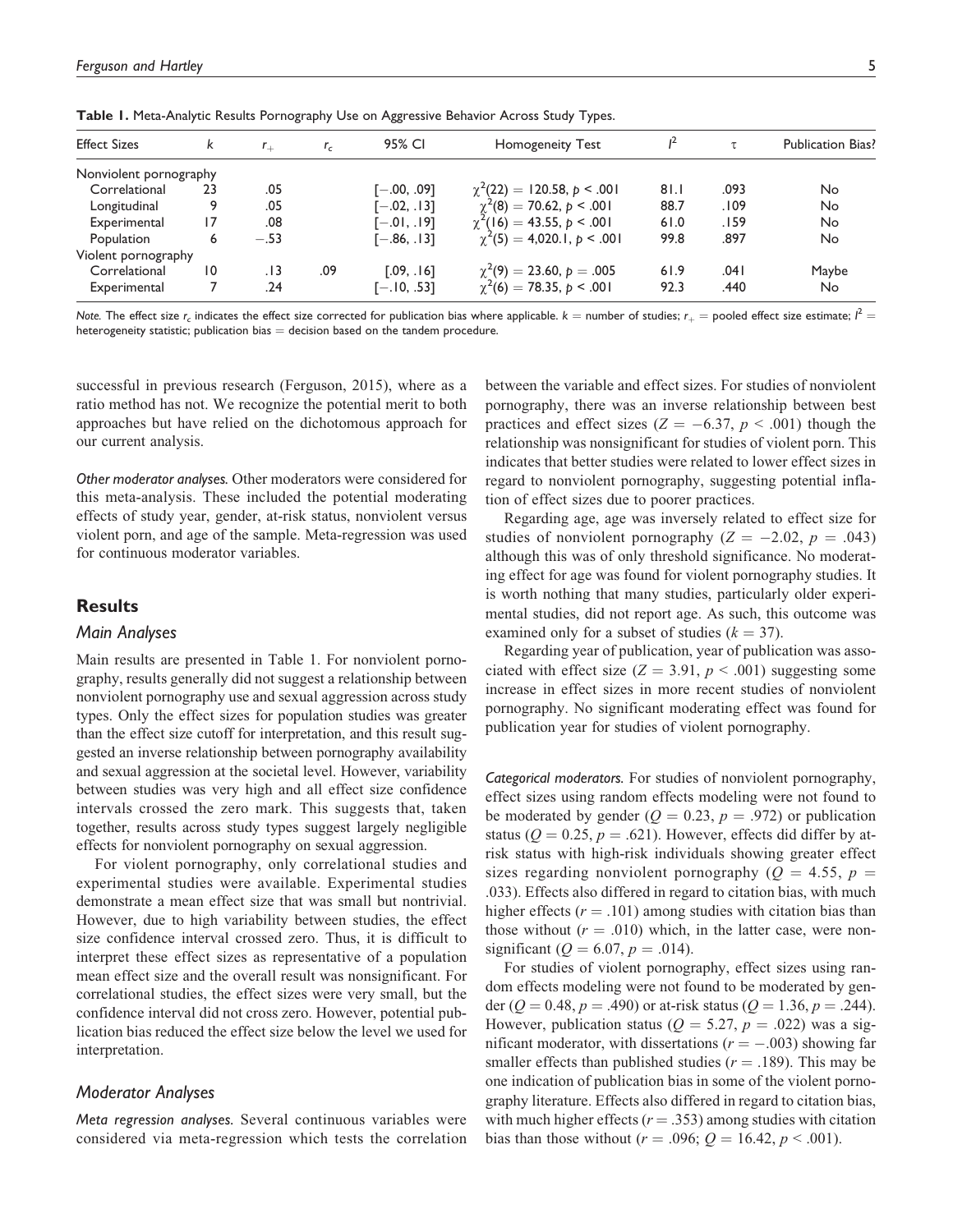Publication bias. Analyses of funnel plots suggested that publication bias may be present for correlational studies of violent pornography but were generally absent for most other research areas. Given the high heterogeneity in results and high number of null results, neither p-curve nor r-index were appropriate for examination as these are more often used with the number of positive findings are high, particularly in relation to what might be expected given observed power. It's important to point out that most existing techniques for publication bias have a high false negative rate, particularly in large sample studies with small effect sizes. Thus, it is possible more publication bias exists than was found here.

# **Discussion**

Investigations of the effects of pornography on aggressive behavior or sexual assault have produced inconsistent results. Some studies finding small statistically significant effects of pornography on aggressive behavior (Alexy et al., 2009; Burton et al., 2010; Dawson et al., 2019), and others reporting no effects (Endrass et al., 2009; Hagan et al., 2018), or even results suggesting that pornography may reduce aggressive and assaultive behavior (Diamond et al., 2011). The few previous existing meta-analytic studies are also mixed related to conclusions about a relationship between pornography consumption and aggressive behavior (Allen, D'Alessio, & Brezgel, 1995; Allen et al., 1995; Hald et al., 2010; Wright et al., 2016). Additionally, much of this research is dated, is merely correlational, and/or suffers from methodological flaws, suggesting that prior studies may have overestimated effect sizes.

Our meta-analytic results reveal no relationship between exposure to nonviolent pornography and sexual aggression. Population studies were the only research area that reached our effect size cutoff, and the results demonstrate at the macrolevel that increased consumption of pornography is associated with lower levels of sexually aggressive behavior. Our analytic results of the relationship between violent pornography exposure and aggressive behavior were confined to experimental and correlational studies. The meta-analytic findings from the correlational studies suggested a small mean effect size, as did the results from the experimental studies; the confidence interval for the correlational studies did not overlap zero but the one for the experimental studies did. Taken together, these results suggest that the only area to demonstrate evidence for an association regarded correlational studies of violent pornography. However, even for these, identified publication bias reduced the effect size below the level we considered as sufficient for interpretation as hypothesis supportive. Thus, current evidence for an effect for nonviolent pornography suggests an absence of identifiable effects whereas for violent pornography, the current evidence may best be considered inconclusive.

The above findings notwithstanding, we also tested several moderator variables via meta-regression analyses. The findings from these analyses further call into question any positive relationship between pornography consumption and sexual aggression due to a negative association between study quality and effect sizes. Best practices, age of sample, sample's at-risk status, and date of study all showed significant relationships to effect sizes for nonviolent pornography consumption suggesting that effects sizes have the potential to be inflated for studies whose methods are less sound. There were no significant moderating relationships for the studies of violent pornography. Finally, both citation bias and publication status also impacted effect sizes; those deemed to have citation bias issues had higher effect sizes, which was true for both studies of violent and nonviolent pornography. For experimental studies of violent pornography, unpublished dissertations had lower effect sizes than did published studies, whereas for correlational studies, identified correlations between sample size and effect size suggest a preference for the publication of studies supporting hypotheses and to not publish null studies as frequently.

Overall, our findings taken together suggest that reports of relationships between pornography consumption and subsequent sexually aggressive behavior probably overestimate the strength of this relationship. Our more comprehensive metaanalytic approach revealed that the effect sizes reported in individual studies are likely spurious due to some potential moderating effects that were established here. In conclusion, reports that make claims of contributions to the etiology of aggression and sexual assault behavior might be overstated. The empirical upshot is that more methodologically sophisticated research studies need to be conducted in order to draw valid conclusions about this relationship. Our meta-analytic results lead to conclusions that pornography consumption is not a strong, nor consistent, predictor for real-world sexually aggressive behavior.

We also agree with Peter and Valkenburg (2016) that significant methodological limitations are systematic and greatly reduced our confidence in the ability of this research field to be used to make conclusions about the public health impact of pornography. These issues should be relatively easily fixable. We outline many practices we consider to be state of the art, such as the use of standardized assessments, distractor tasks, and careful matching of experimental conditions. Our results suggest these best practices matter, with better studies less likely to find effects. We recommend that future studies adhere to these best practices far more closely than has been the case in the past.

Further, none of the studies in this realm have been preregistered. Given the high degree of false positives throughout social science research, this is a major problem for this field. We highly recommend in future studies that scholars rigorously preregister their hypotheses, measures, and analysis plans prior to data collection. We suspect that a pool of highly rigorous preregistered studies will be effective at clarifying pornography effects.

It is worth noting that most samples are conducted with U.S. or European majority populations. Among experimental studies, Whites are vastly overrepresented. It would be helpful for most studies to consider a wider range of ethnicities and countries of origin. Further, relatively few studies consider the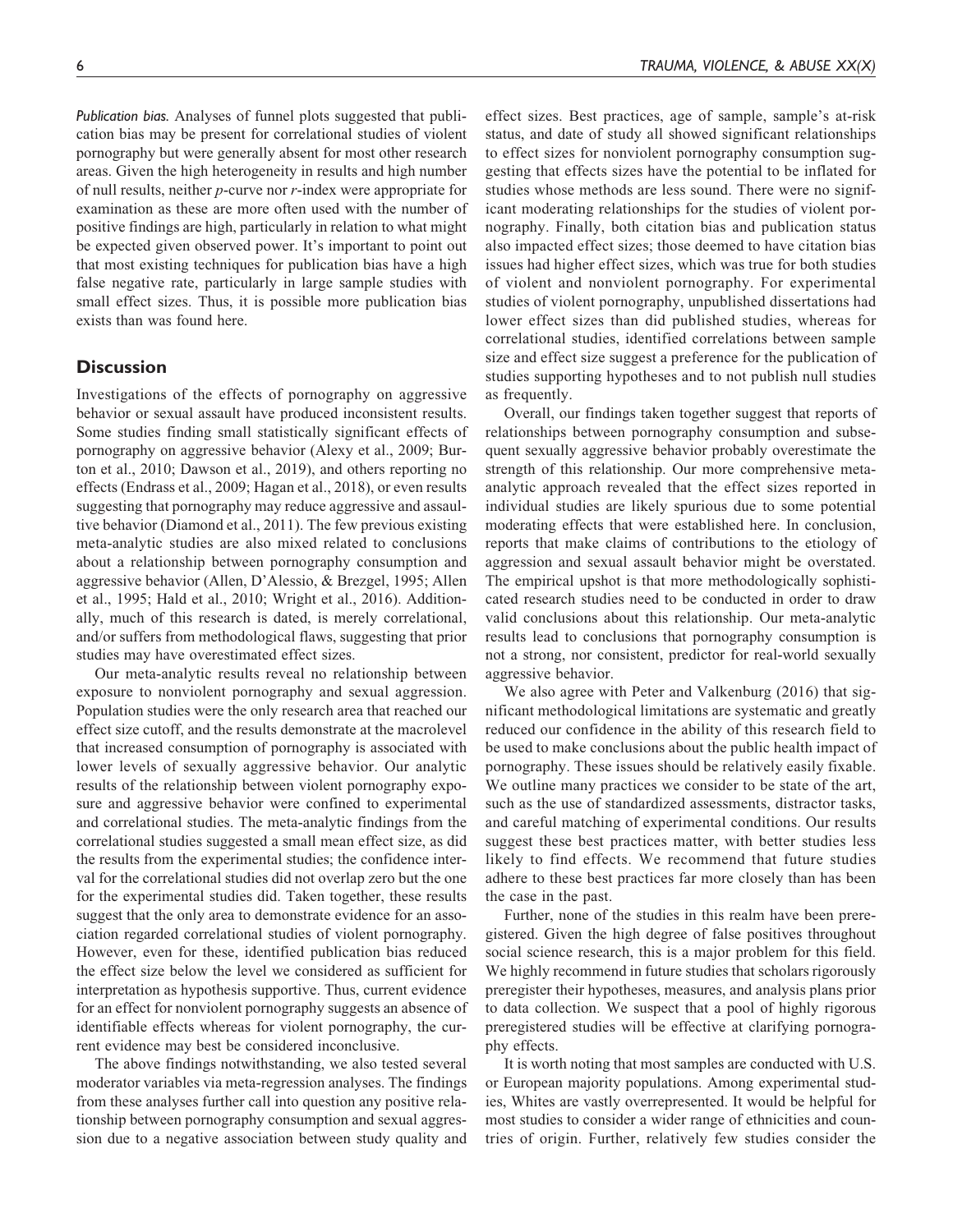<span id="page-7-0"></span>impact of pornography viewing on female sexual aggression toward males or other females.

Lastly, we observe that some of the confusion from prior meta-analyses may have stemmed from overreliance on bivariate correlations. Such correlations are likely to spuriously inflate effect size estimates and produce misleading conclusions regarding links between pornography and outcome behaviors and attitudes. Multivariate results employing proper theoretically relevant controls should be considered the gold standard for future research.

It is worth considering why the results from pornography research have been so inconsistent, as well as why such a gulf exists between the data and public pronouncements in the political realm. Our analyses suggest that there are methodological issues which can help explain inconsistencies between studies. Results were less likely to support significant effects when they employed a greater degree of best practices designed to reduce researcher degrees of freedom (such as the use of standardized, well-validated measures), or participant hypothesis guessing (such as distractor tasks). Although such studies were absent from the existing data, we suspect that preregistered studies would offer clearer evidence for or against effects. If the pattern holds from better practice studies employing higher levels of standardization, we expect preregistered studies to largely provide evidence against effects though, this of course, remains to be seen.

Although less quantifiable, our observation from reading the narratives of the included studies suggested to us that this realm is a highly evocative, emotionally valenced one. To a large degree, this can often make it difficult to separate the data from the narrative stories researchers appear inclined to tell, particularly when these narratives align with moral agendas. Thus, such narratives may easily spill over into the political realm, with socially conservative politicians in particular, employing selective evidence from science to promote pornography as an alleged public health issue, despite a lack of clear evidence to support such a position. This is, perhaps, not surprising given the degree to which pornography overlaps with sexual values from the perspective of social conservatives on the one hand and concerns about exploitation and misogyny from the perspective of some progressives and feminists on the other. Our observation is that the field of pornography research would be greatly enhanced in terms of objectivity to the degree it can be shielded from such considerable societal pressures. Widespread adoption of preregistration and other open science methods may be one means by which transparent objectivity might be achieved.

In conclusion, the current pool of empirical studies is unable to support beliefs linking pornography to sexual aggression. It is possible that this conclusion might change with more rigorous, standardized, preregistered studies. However, given the moral valence of this topic, we suspect debates about pornography effects will continue into the foreseeable future. We suggest that scholars would do well to be more cautious in asserting causal effects of pornography until a pool of highly rigorous studies become available. We hope that our analysis is

one element in encouraging such a change in the culture of pornography research and aggression.

#### Declaration of Conflicting Interests

The **[\[AQ6\]](#page-0-0)**author(s) declared no potential conflicts of interest with respect to the research, authorship, and/or publication of this article.

#### Funding

The author(s) received no financial support for the research, authorship, and/or publication of this article.

### ORCID iD

Christopher J. Ferguson D <https://orcid.org/0000-0003-0986-7519>

#### Supplemental Material

The supplemental martial for this article is available online.

#### **References**

- References marked with an asterisk indicate studies included in the meta-analysis
- Abbey, A., & McAuslan, P. (2004). A longitudinal examination of male college students' perpetration of sexual assault. Journal of Consulting and Clinical Psychology, 72(5), 747–756. [https://](https://doi.org/.stetson.idm.oclc.org/10.1037/0022-006X.72.5.747) [doi.org/.stetson.idm.oclc.org/10.1037/0022-006X.72.5.747](https://doi.org/.stetson.idm.oclc.org/10.1037/0022-006X.72.5.747)
- \*Alexy, E., Burgess, A. W., & Prentky, R. A. (2009). Pornography use as a risk marker for an aggressive pattern of behaviour among sexually reactive children and adolescents. Journal of the American Psychiatric Nurses Association, 14(6), 442–453.
- Allen, M., D'Alessio, D., & Brezgel, K. (1995). A meta-analysis summarizing the effects of pornography: II Aggression after exposure. Human Communication Research, 22(2), 258–283. [https://](https://doi.org/stetson.idm.oclc.org/10.1111/j.1468-2958.1995.tb00368.x) [doi.org/stetson.idm.oclc.org/10.1111/j.1468-2958.1995.tb00368.x](https://doi.org/stetson.idm.oclc.org/10.1111/j.1468-2958.1995.tb00368.x)
- Allen, M., Emmers, T., Gebhardt, L., & Giery, M. A. (1995). Exposure to pornography and acceptance of rape myths. Journal of Communication, 45(1), 5–26. [https://doi.org/stetson.idm.oclc.org/10.1111/](https://doi.org/stetson.idm.oclc.org/10.1111/j.1460-2466.1995.tb00711.x) [j.1460-2466.1995.tb00711.x](https://doi.org/stetson.idm.oclc.org/10.1111/j.1460-2466.1995.tb00711.x)
- Baer, J. L., Kohut, T., & Fisher, W. A. (2015). Is pornography use associated with anti-woman sexual aggression? Re-examining the confluence model with third variable considerations. Canadian Journal of Human Sexuality, 24(2), 160–173. [https://doi.org/stetso](https://doi.org/stetson.idm.oclc.org/10.3138/cjhs.242-A6) [n.idm.oclc.org/10.3138/cjhs.242-A6](https://doi.org/stetson.idm.oclc.org/10.3138/cjhs.242-A6)
- \*Baron, R. A. (1974). The aggression-inhibiting influence of heightened sexual arousal. Journal of Personality and Social Psychol $ogy, 30(3), 318-322.$
- Baron, R. A. (1979). Heightened sexual arousal and physical aggression: An extension to females. Journal of Research in Personality, 13, 91–102.
- \*Boeringer, S. B. (1994). Pornography and sexual aggression: Associations of violent and nonviolent depictions with rape and rape proclivity. Deviant Behavior: An Interdisciplinary Journal, 15, 289–304.
- \*Bonino, S., Ciairano, S., Rabaglietti, E., & Cattelino, E. (2006). Use of pornography and self-reported engagement in sexual violence among adolescents. European Journal of Developmental Psychology, 3(3), 265–288.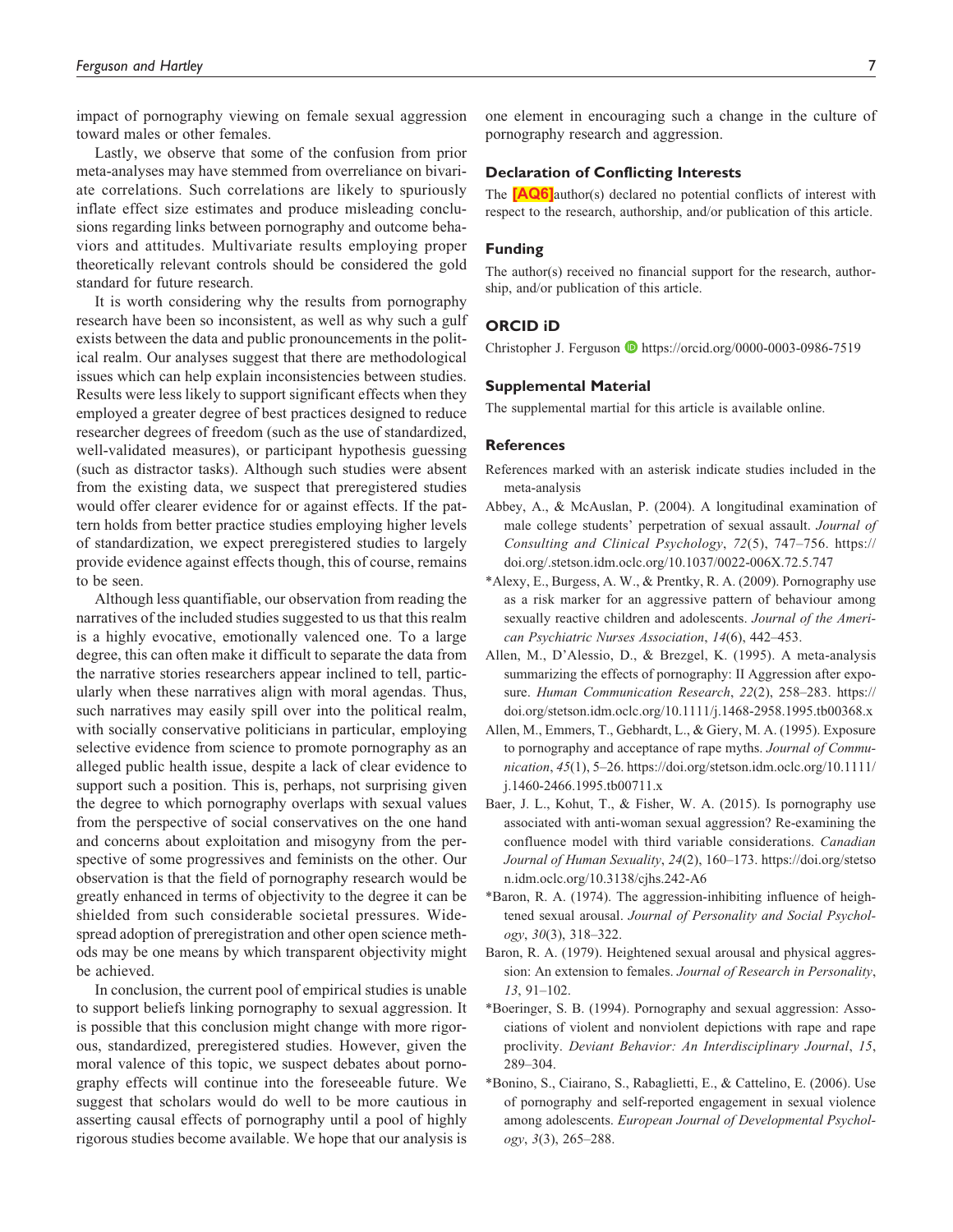- \*Brown, A. P. (2015). The relationship among male pornography use, attachment, and aggression in romantic relationships [All Theses and Dissertations]. 4397.<https://scholarsarchive.byu.edu/etd/4397>
- Brown, J. D., & L'Engel, K. (2009). X-rated: Sexual attitudes and behaviors associated with U.S. early adolescents' exposure to sexually explicit media. Communication Research, 36(1), 129–151.
- \*Burton, D. L., Leibowitz, G. S., & Howard, A. (2010). Comparison by crime type of juvenile delinquents on pornography exposure: The absence of relationships between exposure to pornography and sexual offense characteristics. Journal of Forensic Nursing, 6, 121–129.
- \*Cantor, J., Zillman, D., & Einsiedel, E. F. (1978). Female responses to provocation after exposure to aggressive and erotic films. Communication Research, 5(4), 395–411.
- \*Carr, J. L., & VanDeusen, K. M. (1994). Risk factors for male sexual aggression on college campuses. Journal of Family Violence, 19(5), 279–289.
- \*Chang, F., Chiu, C., Miao, N., Chen, P., Lee, C., & Chiang, J. (2016). Predictors of unwanted exposure to online pornography and online sexual solicitation of youth. Journal of Health Psychology, 21(6), 1107–1118.
- \*Condron, M. K., & Nutter, D. E. (1988). A preliminary examination of the pornography experience of sex offenders, paraphiliacs, sexual dysfunction patients, and controls based on Meese Commission recommendations. Journal of Sex & Marital Therapy, 14(4), 285–298.
- \*D'Abreu, L., & Krahe, B. (2013). Predicting sexual aggression in male college students in Brazil. Psychology of Men & Masculinity, 15(5), 152–162.
- \*Dawson, K., Tafro, A., & Stulhofer, A.  $(2019)$ . Adolescent sexual aggressiveness and pornography use: A longitudinal assessment. Aggressive Behavior. [https://doi-org.stetson.idm.oclc.org/10.1002/](https://doi-org.stetson.idm.oclc.org/10.1002/ab.21854) [ab.21854](https://doi-org.stetson.idm.oclc.org/10.1002/ab.21854)
- \*Demare, D., Lips, H. M., & Briere, J. (1993). Sexually violent pornography, anti-women attitudes, and sexual aggression: A structural equation model. Journal of Research in Personality, 27, 285–300.
- \*Diamond, M., Jozifkova, E., & Weiss, P. (2011). Pornography and sex crimes in the Czech Republic. Archives of Sex Behavior, 40, 1037–1043.
- \*Donnerstein, E. (1980). Aggressive erotica and violence against women. Journal of Personality and Social Psychology, 39(2), 269–277.
- \*Donnerstein, E., & Barrett, G. (1978). Effects of erotic stimuli on male aggression toward females. Journal of Personality and Social Psychology, 36(2), 180–188.
- \*Donnerstein, E., & Berkowitz, L. (1981). Victim reactions in aggressive erotic films as a factor in violence against women. Journal of Personality and Social Psychology, 41(4), 710–724.
- \*Donnerstein, E., & Hallam, J. (1978). Facilitating effects of erotica on aggression against women. Journal of Personality and Social Psychology, 36(11), 1270–1277.
- Drummond, A., & Sauer, J. (2019). Divergent meta-analyses do not present uniform evidence that violent video game content increases aggressive behaviour. PsyArXiv.<https://psyarxiv.com/xms5u/>
- Endrass, J., Urbaniok, F., Hammermeister, L. C., Benz, C., Elbert, T., Laubacher, A., & Rossegger, A. (2009). The consumption of internet child pornography and violent and sex offending. BMC Psychiatry, 9(43), 1–7.
- Espelage, D. L., Basile, K. C., De La Rue, L., & Hamburger, M. E. (2015). Longitudinal associations among bullying, homophobic teasing, and sexual violence perpetration among middle school students. Journal of Interpersonal Violence, 30(14), 2541–2561. <https://doi.org/stetson.idm.oclc.org/10.1177/0886260514553113>
- Ferguson, C. J. (2015). Do Angry birds make for angry children? A meta-analysis of video game influences on children's and adolescents' aggression, mental health, prosocial behavior and academic performance. Perspectives on Psychological Science, 10, 646–666.
- \*Ferguson, C. J., & Hartley, R. D. (2009). The pleasure is momentary ... the expense damnable? The influence of pornography on rape and sexual assault. Aggression and Violent Behavior, 14(5), 323–329.
- Ferguson, C. J., & Kilburn, J. (2009). The public health risks of media violence: A meta-analytic review. Journal of Pediatrics, 154(5), 759–763.
- Furuya-Kanamori, F., & Doi, S. (2016). Angry birds, angry children and angry meta-analysts. Perspectives on Psychological Science, 11(3), 408–414.
- \*Gentry, C. S. (1991). Pornography and rape: An empirical analysis. Deviant Behavior: An Interdisciplinary Journal, 12, 277–288.
- \*Goldstein, M. J. (1973). Exposure to erotic stimuli and sexual deviance. Journal of Social Issues, 29(3), 197–219.
- Gorman, D. M. (2017). The decline effect in evaluations of the impact of the Strengthening Families Program for youth 10-14 (SFP 10- 14) on adolescent substance use. Children and Youth Services Review, 81, 29–39. [https://doi.org/stetson.idm.oclc.org/10.1016/](https://doi.org/stetson.idm.oclc.org/10.1016/j.childyouth.2017.07.009) [j.childyouth.2017.07.009](https://doi.org/stetson.idm.oclc.org/10.1016/j.childyouth.2017.07.009)
- \*Gorman, S. (2013). Porn sex vs. real sex: Exploring pornography's impact on sexual behaviors, attitudes, and relationships [Dissertation]. Georgia State University. [https://scholarworks.gsu.edu/](https://scholarworks.gsu.edu/scoiology_diss/76) [scoiology\\_diss/76](https://scholarworks.gsu.edu/scoiology_diss/76)
- \*Hagen, T., Thompson, M. P., & Williams, J. (2018). Religiosity reduces sexual aggression and coercion in a longitudinal cohort of college men: Mediating roles of peer norms, promiscuity, and pornography. Journal for the Scientific Study of Religion, 57(1), 95–108.
- Hald, G. M., Malamuth, N. M., & Yuen, C. (2010). Pornography and attitudes supporting violence against women: Revisiting the relationship in nonexperimental studies. Aggressive Behavior, 36(1), 14–20.<https://doi.org/stetson.idm.oclc.org/10.1002/ab.20328>
- Hardit, S. (2012). Predicting sexual aggression among college men: The role of male peer groups and sexualized media [Dissertation]. University of Illinois at Urbana–Champaign.
- Hunter, J. A., Figueredo, A. J., & Malamuth, N. M. (2010). Developmental pathways into social and sexual deviance. Journal of Family Violence, 25(2), 141–148. [https://doi.org/stetson.idm.oclc.org/](https://doi.org/stetson.idm.oclc.org/10.1007/s10896-009-9277-9) [10.1007/s10896-009-9277-9](https://doi.org/stetson.idm.oclc.org/10.1007/s10896-009-9277-9)
- \*Kennair, L. E. O., & Bendixen, M. (2012). Sociosexuality as predictor of sexual harassment and coercion in female and male high school students. Evolution and Human Behavior, 33, 479–490.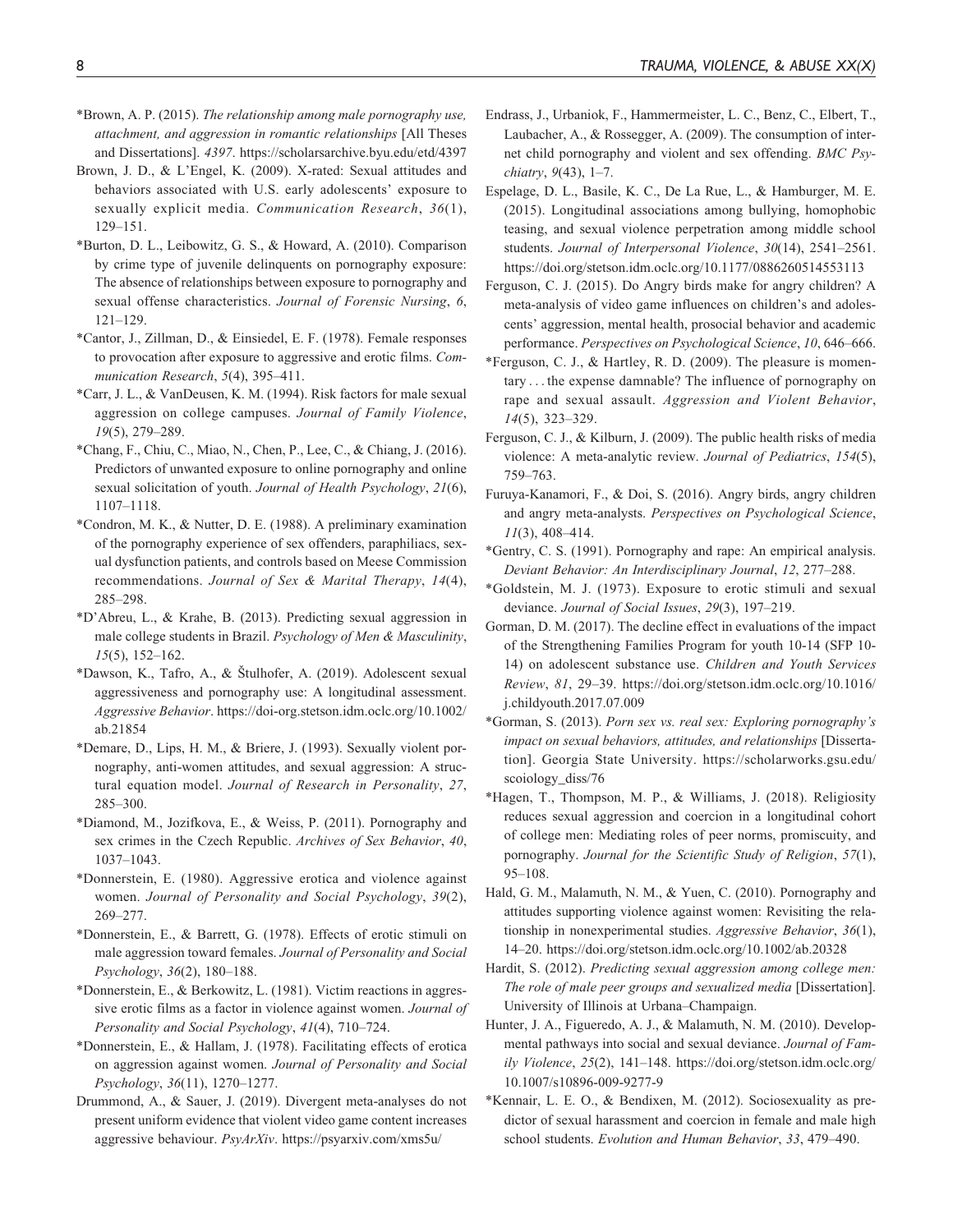- \*Kernsmith, P. D., & Kernsmith, R. M. (2009). Female pornography use and sexual coercion perpetration. Deviant Behavior, 30, 589–610.
- \*Kimmel, M. S., & Linders, A. (1996). Does censorship make a difference? An aggregate empirical analysis of pornography and rape. Journal of Psychology & Human Sexuality, 8(3), 1–20.
- \*Kjellgren, C., Priebe, G., Svedin, C. G., Mossige, S., & Langstrom, N. (2009). Female youth who sexually coerce: Prevalence, risk, and protective factors in two national high school surveys. Journal of Sexual Medicine, 8, 3354–3362.
- Kohut, T., Baer, J. L., & Watts, B. (2016). Is pornography really about "making hate to women"? Pornography users hold more gender egalitarian attitudes than nonusers in a representative American sample. Journal of Sex Research, 53(1), 1-11. [https://doi.org/stet](https://doi.org/stetson.idm.oclc.org/10.1080/00224499.2015.1023427) [son.idm.oclc.org/10.1080/00224499.2015.1023427](https://doi.org/stetson.idm.oclc.org/10.1080/00224499.2015.1023427)
- Kvarven, A., Stromland, E., & Johannesson, M. (2019). Comparing meta-analyses and preregistered multiple-laboratory replication projects. Nature Human Behavior. [https://www.nature.com/arti](https://www.nature.com/articles/s41562-019-0787-z) [cles/s41562-019-0787-z](https://www.nature.com/articles/s41562-019-0787-z) doi:10.1038/s41562-019-0787-z
- \*Langevin, R., Lang, R. A., Wright, P., Handy, L., Frenzel, R. R., & Black, E. L. (1988). Pornography and sexual offenses. Annals of Sex Research, 1, 335–362.
- \*Leonard, K. E., & Taylor, S. P. (1983). Exposure to pornography, permissive and nonpermissive cues, and male aggression toward females. Motivation and Emotion, 7(3), 291–299.
- \*Malamuth, N. M., Addison, T., & Koss, M. (2000). Pornography and sexual aggression: Are there reliable effects and can we understand them? Annual Review of Sex Research, 11, 26–91.
- \*Malamuth, N. M., & Ceniti, J. (1986). Repeated exposure to violent and nonviolent pornography: Likelihood of raping ratings and laboratory aggression against women. Aggressive Behavior, 12, 129–137.
- \*Marshall, W. L. (1988). The use of sexually explicit stimuli by rapists, child molesters, and nonoffenders. The Journal of Sex research, 25(2), 267–288.
- \*Meyer, T. P. (1971). The effects of sexually arousing and violent films on aggressive behaviour. The Journal of Sex Research, 8(4), 324–331.
- Mould, D. (1988). A critical analysis of resent research of violent erotica. Journal of Sex Research, 24, 326–340.
- Palys, T. (1986). Testing the common wisdom: The social content of video pornography. Canadian Psychology, 27, 22–35.
- Peeks, A. S. (2006). The sexual experiences of heterosexual college males: Examining components of sexual aggression [Dissertation]. University of Nebraska.
- Peter, J., & Valkenburg, P. M. (2016). Adolescents and pornography: A review of 20 years of research. Journal of Sex Research, 53(4–5), 509–531. [https://doi.org/stetson.idm.oclc.org/10.1080/](https://doi.org/stetson.idm.oclc.org/10.1080/00224499.2016.1143441) [00224499.2016.1143441](https://doi.org/stetson.idm.oclc.org/10.1080/00224499.2016.1143441)
- Pratt, T., Cullen, F., Sellers, C., Winfree, T., Madensen, T., Daigle, L., Fearn, N. E., & Gau, J. M. (2010). The empirical status of social learning theory: A meta-analysis. Justice Quarterly, 27, 765–802.
- Przybylski, A., & Weinstein, N. (2019). Violent video game engagement is not associated with adolescents' aggressive behaviour: Evidence from a registered report. Royal Society for Open Science. <https://royalsocietypublishing.org/doi/10.1098/rsos.171474>
- \*Ramirez, J., Bryant, J, & Zillman, D. (1982). Effects of erotica on retaliatory behaviour as a function of level of prior provocation. Journal of Personality and Social Psychology, 43(5), 971–978.
- \*Richardson, C. (2018). "I imagine the male isn't in the video and it is me:" A mixed methods study of internet pornography, masculinity, and sexual aggression in emerging adulthood [Public Access Theses and Dissertations]. College of Education and Human Sciences, 328.
- \*Rostad, W. L., Gittins-Stone, D., Huntington, C., Rizzo, C. J., Pearlman, D., & Orchowski, L. (2019). The association between explosure to violent pornography and teen dating violence in grade 10 high school students. Archives of Sexual Behavior, 48, 2137–2147.
- \*Sapolsky, B. S., & Zillman, D. (1981). The effect of soft-core and hard-core erotica on provoked and unprovoked hostile behavior. The Journal of Sex Research, 17(4), 319–343.
- Savage, J. (2004). Does viewing violent media really cause criminal violence? A methodological review. Aggression and Violent Behavior, 10, 99–128.
- Savage, J., & Yancey, C. (2008). The effects of media violence exposure on criminal aggression: A meta-analysis. Criminal Justice and Behavior, 35(6), 772–791.[https://doi.org/stetson.idm.oclc.org/](https://doi.org/stetson.idm.oclc.org/10.1177/0093854808316487) [10.1177/0093854808316487](https://doi.org/stetson.idm.oclc.org/10.1177/0093854808316487)
- \*Scott, J. E., & Schwalm, L. A. (1988). Rape rates and the circulation rates of adult magazines. The Journal of Sex research, 24, 241–250.
- \*Seto, M.C., Kjellgren, C., Priebe, G., Mossige, S., Svedin, C. G., & Langstrom, N. (2010). Sexual coercion experience and sexually coercive behaviour: A population study of Swedish and Norwegian male youth. Child Maltreatment, 15(3), 219–228.
- \*Simons, L. G., Simons, R. L., Lei, M., & Sutton, T. E. (2012). Exposure to harsh parenting and pornography as explanations for males' sexual coercion and females' sexual victimization. Violence and Victims, 27(3), 378–395.
- \*Smith, M. D., & Hand, C. (1987). The pornography/aggression linkage: Results from a field study. Deviant Behavior, 8, 389–399.
- Tascher, D. K. (1984). The effects of sex role stereotypes and sexuallyaggressive film content on aggression against women [Dissertation]. Hofstra university.
- \*Thompson, M. P., Koss, M. P., Kingree, J. B., Goree, J., & Rice, J. (2011). A Prospective mediation model of sexual aggression among college men. Journal of Interpersonal Violence, 26(1), 2716–2734.
- \*Tomaszewska, P., & Krahe, B. (2018). Predictors of sexual aggression victimization and perpetration among Polish university students: A longitudinal study. Archives of Sexual Behaviour, 47, 493–505.
- \*Vega, V., & Malamuth, N. M. (2007). Predicting sexual aggression: The role of pornography in the context of general and specific risk factors. Aggressive Behavior, 33, 104–117.
- \*White, L. A. (1979). Erotica and aggression: The influence of sexual arousal, positive affect, and negative affect on aggressive behaviour. Journal of Personality and Social Psychology, 37(4), 591–601.
- \*Winnick, C., & Evans, J. T. (1996). The relationship between nonenforcement of state pornography laws and rates of sex crime arrests. Archives of Sexual Behavior, 25(5), 439–453.